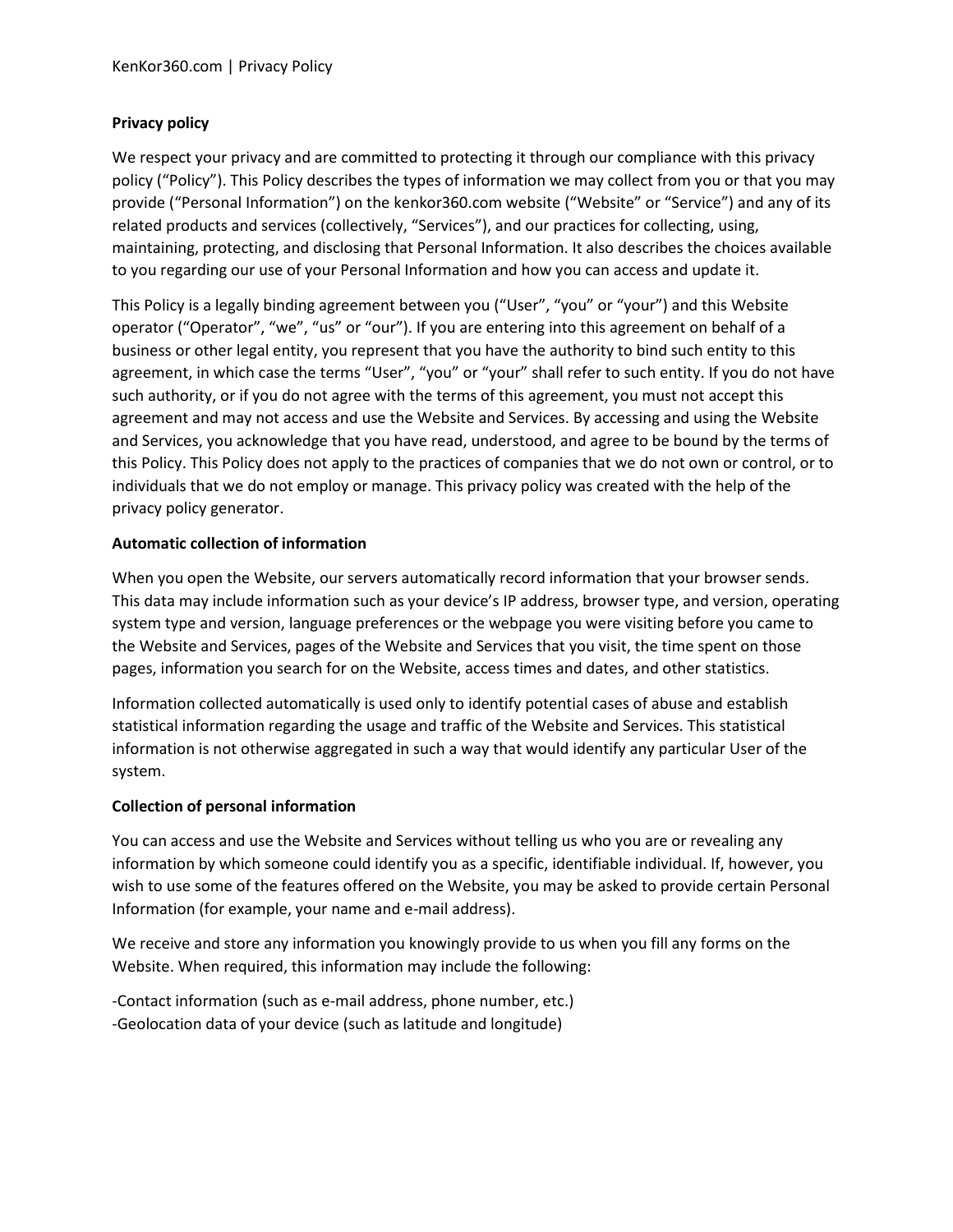You can choose not to provide us with your Personal Information, but then you may not be able to take advantage of some of the features on the Website. Users who are uncertain about what information is mandatory are welcome to contact us.

#### **Privacy of children**

We do not knowingly collect any Personal Information from children under the age of 18. If you are under the age of 18, please do not submit any Personal Information through the Website and Services. If you have reason to believe that a child under the age of 18 has provided Personal Information to us through the Website and Services, please contact us to request that we delete that child's Personal Information from our Services.

We encourage parents and legal guardians to monitor their children's Internet usage and to help enforce this Policy by instructing their children never to provide Personal Information through the Website and Services without their permission. We also ask that all parents and legal guardians overseeing the care of children take the necessary precautions to ensure that their children are instructed to never give out Personal Information when online without their permission.

### **Use and processing of collected information**

We act as a data controller and a data processor when handling Personal Information, unless we have entered into a data processing agreement with you in which case you would be the data controller and we would be the data processor.

Our role may also differ depending on the specific situation involving Personal Information. We act in the capacity of a data controller when we ask you to submit your Personal Information that is necessary to ensure your access and use of the Website and Services. In such instances, we are a data controller because we determine the purposes and means of the processing of Personal Information.

We act in the capacity of a data processor in situations when you submit Personal Information through the Website and Services. We do not own, control, or make decisions about the submitted Personal Information, and such Personal Information is processed only in accordance with your instructions. In such instances, the User providing Personal Information acts as a data controller.

In order to make the Website and Services available to you, or to meet a legal obligation, we may need to collect and use certain Personal Information. If you do not provide the information that we request, we may not be able to provide you with the requested products or services. Any of the information we collect from you may be used for the following purposes:

-Send administrative information -Request user feedback -Improve user experience -Run and operate the Website and Services

Processing your Personal Information depends on how you interact with the Website and Services, where you are located in the world and if one of the following applies: (i) you have given your consent for one or more specific purposes; (ii) provision of information is necessary for the performance of an agreement with you and/or for any pre-contractual obligations thereof; (iii) processing is necessary for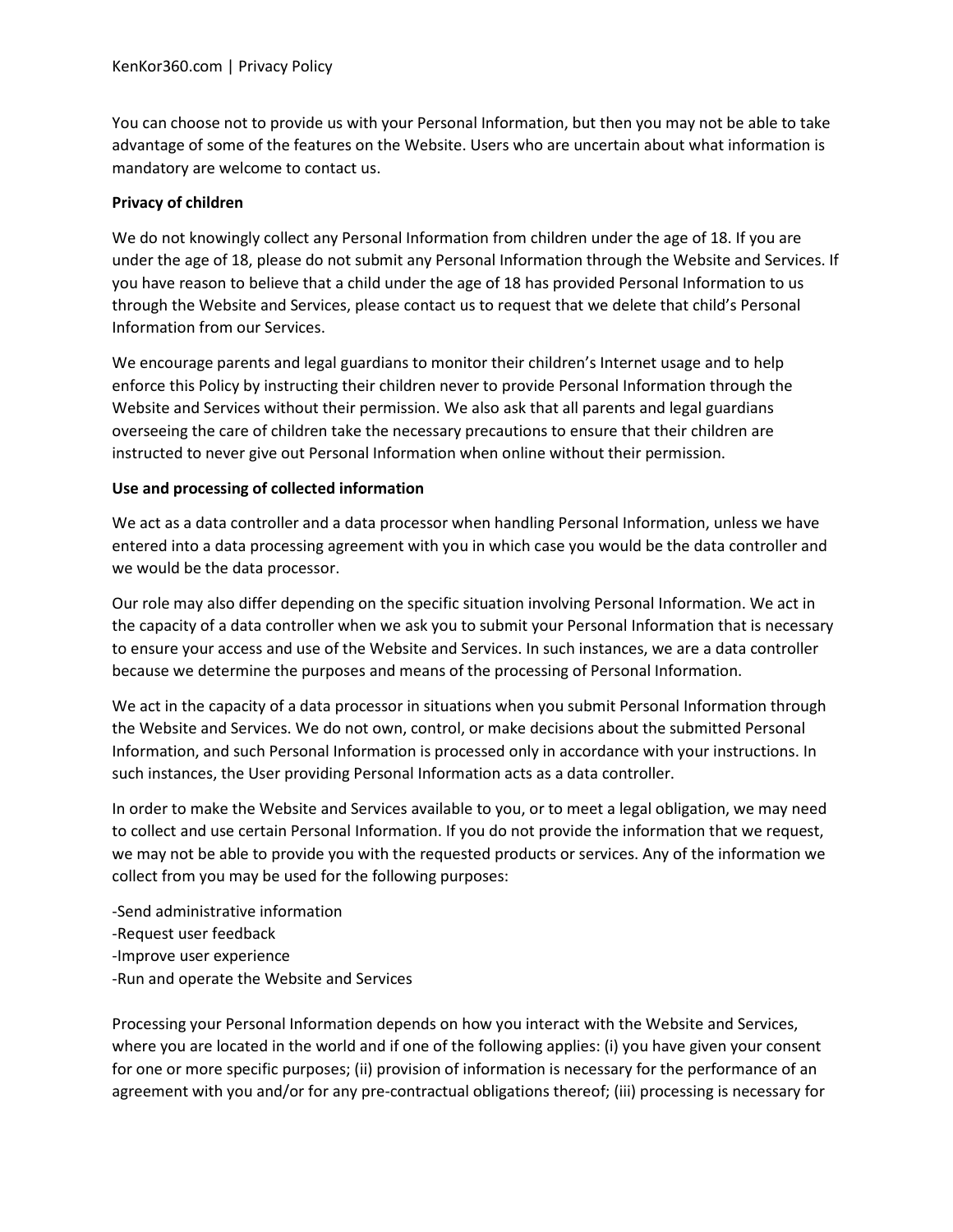compliance with a legal obligation to which you are subject; (iv) processing is related to a task that is carried out in the public interest or in the exercise of official authority vested in us; (v) processing is necessary for the purposes of the legitimate interests pursued by us or by a third party.

Note that under some legislations we may be allowed to process information until you object to such processing by opting out, without having to rely on consent or any other of the legal bases. In any case, we will be happy to clarify the specific legal basis that applies to the processing, and in particular whether the provision of Personal Information is a statutory or contractual requirement, or a requirement necessary to enter into a contract.

# **Disclosure of information**

To maintain the highest level of privacy and to protect your Personal Information to the full extent, we do not share your Personal Information with any third parties.

However, we may also disclose any Personal Information we collect, use or receive if required or permitted by law, such as to comply with a subpoena or similar legal process, and when we believe in good faith that disclosure is necessary to protect our rights, protect your safety or the safety of others, investigate fraud, or respond to a government request.

# **Retention of information**

We will retain and use your Personal Information for the period necessary to enforce our agreements, resolve disputes, and unless a longer retention period is required or permitted by law up to a maximum of 60 months.

We may use any aggregated data derived from or incorporating your Personal Information after you update or delete it, but not in a manner that would identify you personally. Once the retention period expires, Personal Information shall be deleted. Therefore, the right to access, the right to erasure, the right to rectification, and the right to data portability cannot be enforced after the expiration of the retention period.

# **Cookies**

Our Website and Services use "cookies" to help personalize your online experience. A cookie is a text file that is placed on your hard disk by a web page server. Cookies cannot be used to run programs or deliver viruses to your computer. Cookies are uniquely assigned to you, and can only be read by a web server in the domain that issued the cookie to you. If you choose to decline cookies, you may not be able to fully experience the features of the Website and Services. You may learn more about cookies and how they work [here.](https://www.websitepolicies.com/blog/sample-cookie-policy-template)

We may use cookies to collect, store, and track information for security and personalization, to operate the Website and Services, and for statistical purposes. Please note that you have the ability to accept or decline cookies. Most web browsers automatically accept cookies by default, but you can modify your browser settings to decline cookies if you prefer.

# **Do Not Track signals**

Some browsers incorporate a Do Not Track feature that signals to websites you visit that you do not want to have your online activity tracked. Tracking is not the same as using or collecting information in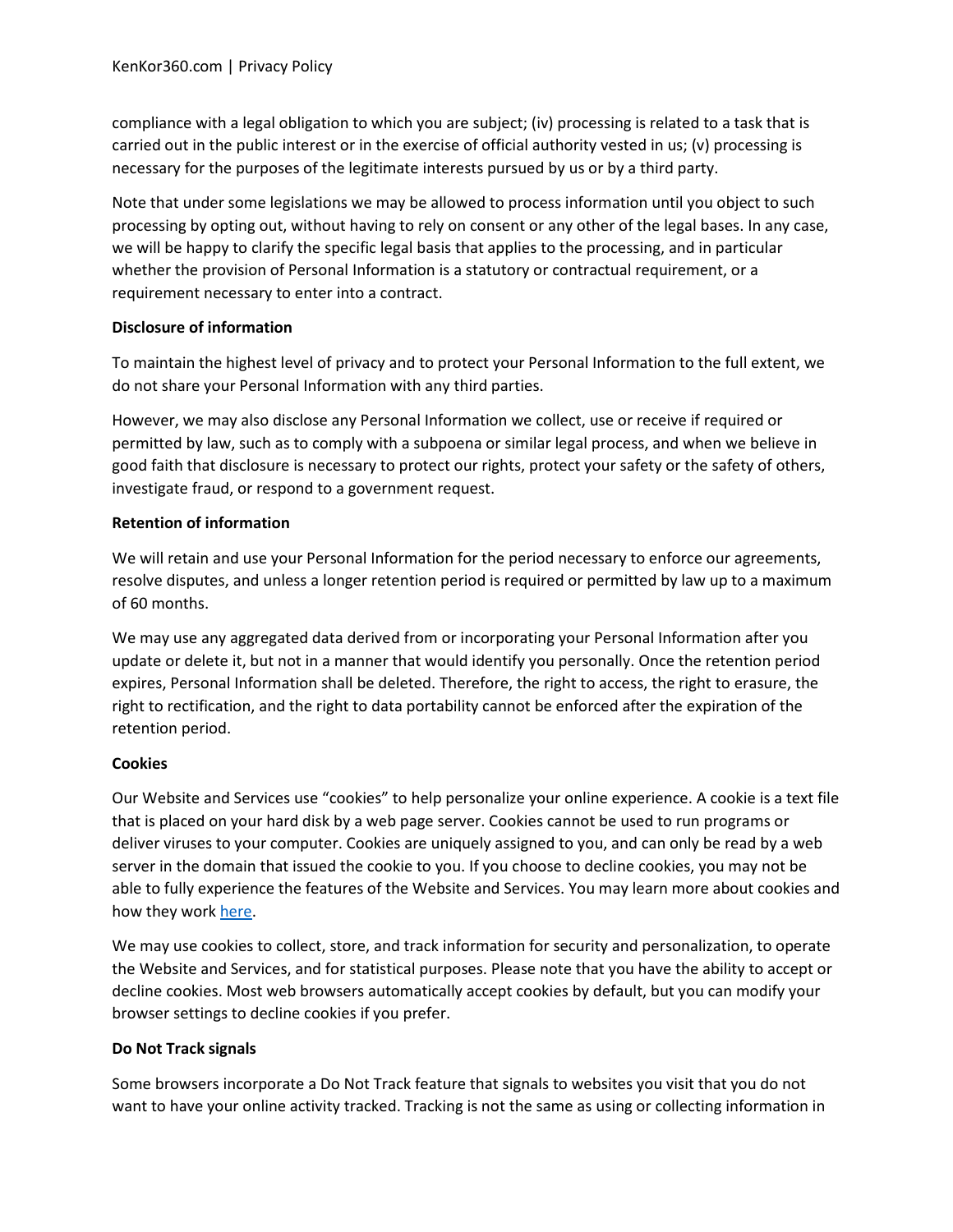connection with a website. For these purposes, tracking refers to collecting personally identifiable information from consumers who use or visit a website or online service as they move across different websites over time. How browsers communicate the Do Not Track signal is not yet uniform. As a result, the Website and Services are not yet set up to interpret or respond to Do Not Track signals communicated by your browser. Even so, as described in more detail throughout this Policy, we limit our use and collection of your Personal Information.

### **Links to other resources**

The Website and Services may contain links to other resources that are not owned or controlled by us. Please be aware that we are not responsible for the privacy practices of such other resources or third parties. We encourage you to be aware when you leave the Website and Services and to read the privacy statements of each and every resource that may collect Personal Information.

### **Information security**

We secure information you provide on computer servers in a controlled, secure environment, protected from unauthorized access, use, or disclosure. We maintain reasonable administrative, technical, and physical safeguards in an effort to protect against unauthorized access, use, modification, and disclosure of Personal Information in our control and custody. However, no data transmission over the Internet or wireless network can be guaranteed.

Therefore, while we strive to protect your Personal Information, you acknowledge that (i) there are security and privacy limitations of the Internet which are beyond our control; (ii) the security, integrity, and privacy of any and all information and data exchanged between you and the Website and Services cannot be guaranteed; and (iii) any such information and data may be viewed or tampered with in transit by a third party, despite best efforts.

# **Data breach**

In the event we become aware that the security of the Website and Services has been compromised or Users' Personal Information has been disclosed to unrelated third parties as a result of external activity, including, but not limited to, security attacks or fraud, we reserve the right to take reasonably appropriate measures, including, but not limited to, investigation and reporting, as well as notification to and cooperation with law enforcement authorities. In the event of a data breach, we will make reasonable efforts to notify affected individuals if we believe that there is a reasonable risk of harm to the User as a result of the breach or if notice is otherwise required by law. When we do, we will post a notice on the Website.

# **Changes and amendments**

We reserve the right to modify this Policy or its terms related to the Website and Services at any time at our discretion. When we do, we will revise the updated date at the bottom of this page. We may also provide notice to you in other ways at our discretion, such as through the contact information you have provided.

An updated version of this Policy will be effective immediately upon the posting of the revised Policy unless otherwise specified. Your continued use of the Website and Services after the effective date of the revised Policy (or such other act specified at that time) will constitute your consent to those